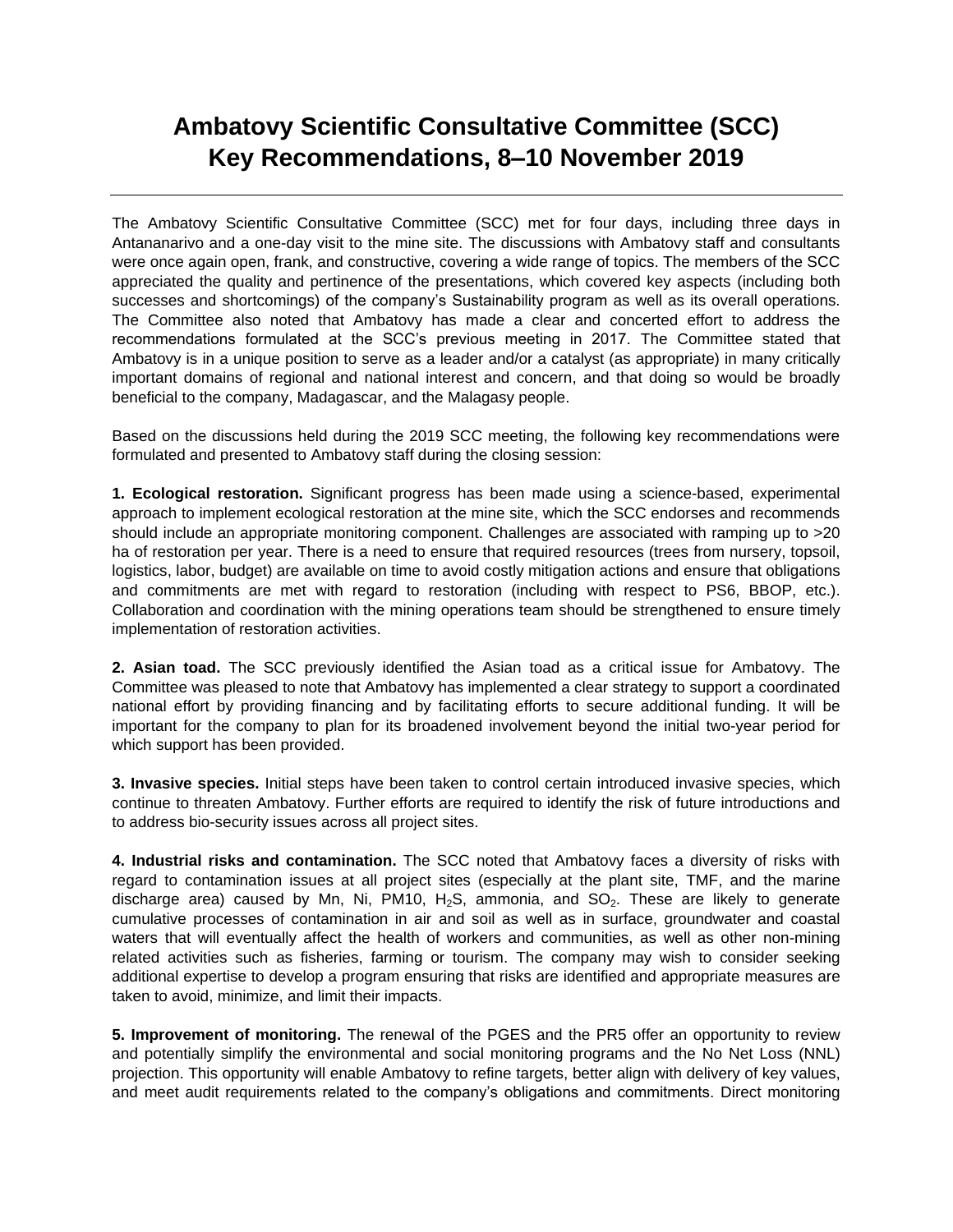should be implemented for key environmental risks in order to identify the reasons why established limits are exceeded and to seek solutions that prevent rather than just correct contamination problems.

**6. No Net Loss.** The company has clear obligations with regard to NNL associated with IFC Performance Standard 6, which provides a valuable framework for implementing the mitigation hierarchy and establishing appropriate and responsible goals and objectives. NNL is a commitment of the entire company, not only of the Environment program, and therefore all departments and all members of senior management must be engaged. Understanding of the importance of NNL and its effective implementation needs to be strengthened across the company as part of the effort to position Ambatovy as a global leader in responsible mining and particularly as a supplier of choice to the green energy sector.

**7. Offsets outside the mine concession.** The offset sites situated outside the Ambatovy mine concession (Ankerana and CFAM) are a key component of the company's NNL strategy and therefore must be sustainable over the entire life of the project and beyond. In addition to ensuring the integrity of the sites, it will be important to integrate ecological restoration into the core activities being implemented in order to ensure connectivity to Corridor Ankeniheny-Zahamena (CAZ).

**8. Integration of the Environment (ENV) and Corporate Social Responsibility (CRS) programs.** The SCC appreciated the active participation of staff from both ENV and CSR in the meeting. The Committee noted efforts to communicate and collaborate, but also observed continued 'siloing' of goals, objectives, planning, and operations. The Committee strongly recommends that further efforts be made to integrate and improve synergy between ENV and CSR. For example, there are opportunities within the Greenbelt initiative for reciprocal language and linkages between offset site management and community development, and between the maintenance of ecosystem services and the active engagement of local communities in order to improve community livelihoods. Conservation results and local economic outcomes are intimately linked; Ambatovy's strategy must build on this reality in order to meet its obligations and commitments in both of these sectors. Targeted coaching would help to clarify ecosystem services and how they relate to community income-generating activities.

**9. Ecosystem Services.** The methodology used to address ecosystem services need to be revisited, since the concept is being used directly as community income activities, and prioritized based on community short term needs, which is important but not enough. In order to make it useful to Ambatovy, the Ecosystem Services approach need to: 1) contribute to the integration between the social and the ecological dimensions, and not address separately each of these parts; and 2) follow a methodology that considers the supply and demand of ecosystem services and a rational prioritization based on current and long-term future potential, connected to the vision for the site. It is necessary to identify, and map, ecosystem services both from an ecological as well as from a community livelihood perspective, combining both ecological and social based methods, considering its future potential to continue delivering services, both now and in the future. That should be the basis for prioritization of the most important and valuable ecosystem services.

**10. Communications.** Communications remain a key issue for Ambatovy, both internally among departments and externally with regard to key stakeholders (which must be carefully identified). The Committee believes that improvements are needed to ensure that communications are suitably targeted to different external audiences. The company's internal Communications efforts must enable and facilitate cooperation and regular exchange between ENV and Ambatovy's operations departments so that needs and challenges are reciprocally understood and appreciated. Ambatovy may wish to reinforce communications through 1) internal and external web-based systems, 2) publishing a regular newsletter to share results and provide clarity on key concepts such as ecosystem services, restoration, NNL, and sustainability, and 3) promoting research at the mine site (which would be facilitated by the establishment of the Biocenter).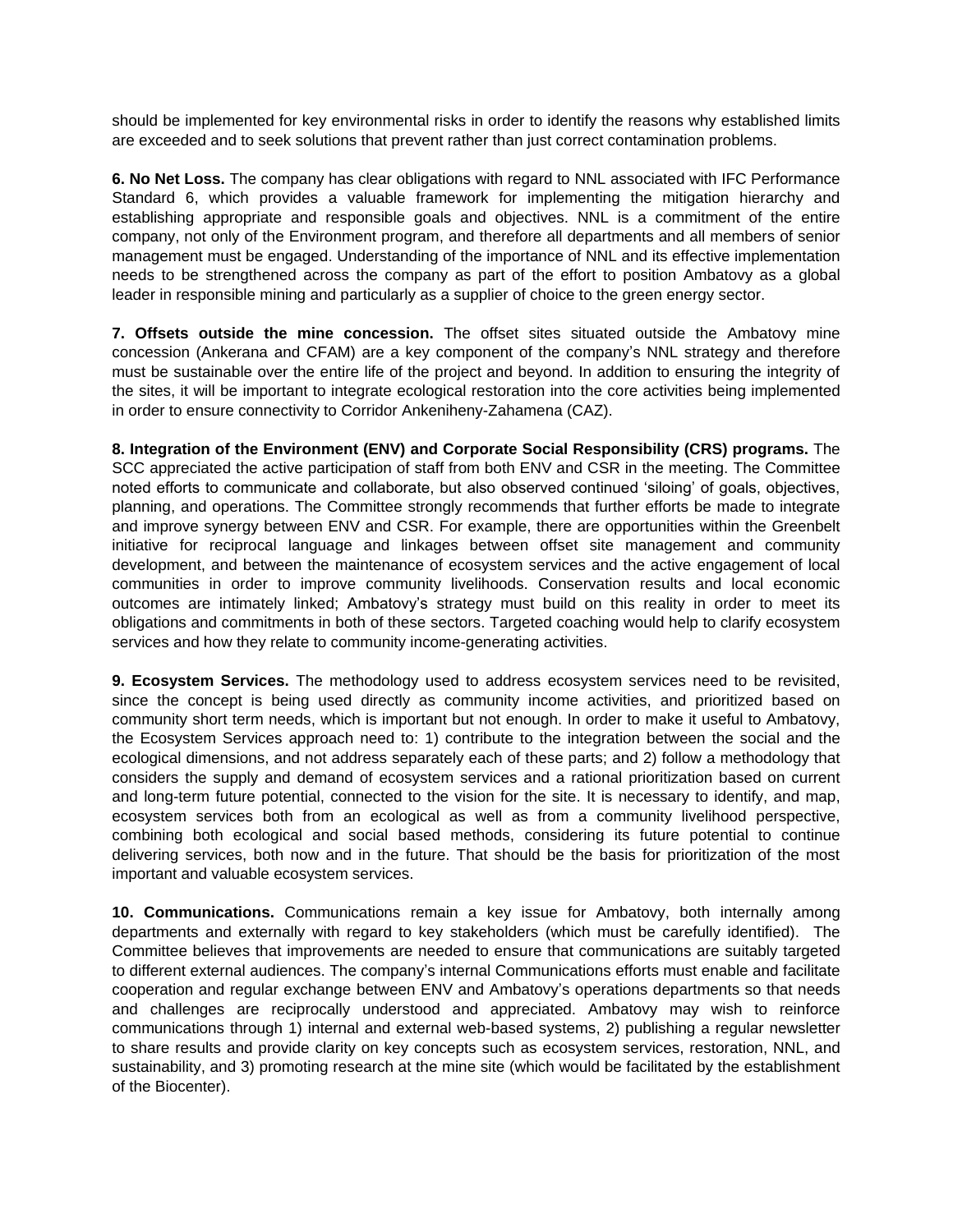**11. Biocenter.** The Committee encourages the creation of a Biocenter to house Ambatovy's scientific activities near the mine site. The Biocenter could assist Malagasy and international scientists in pursuing research projects that amplify the ongoing activities of Ambatovy, provide a channel to communicate Ambatovy activities to a wide audience, and serve as a sustainable element of Ambatovy's long-term exit strategy and vision.

**12. Fire strategy for Greenbelt and offset sites.** Fire is one of the most important causes of deforestation and damage to vegetation cover, and the main cause of soil erosion. Currently in Madagascar, and especially within and around protected areas, fire is increasing and represents a serious threat to biodiversity, habitats, forest cover, and the provision of ecosystem services. Ambatovy should develop and implement a sustainable strategy for fire prevention, early warning, and active firefighting, with strong involvement of the communities living within and near Greenbelt areas and offsets sites.

**13. Targeted interventions in local communities.** Targeted interventions offer alternatives to unsustainable natural resource use and allow for the development of economic activities that do not undermine Ambatovy's efforts to meet its environmental obligations and commitments. This may include community energy sourcing and income activities, encouraging adoption of simple technologies (e.g. solar stoves, lamps, etc.) and land tenure management, which will contribute to the reduction of threats, such as local dependence on unsustainably produced charcoal.

**14. Vision.** Local community interventions, including empowerment as well as technical and material support for agricultural activities, must be integrated into a broader vision of conservation and sustainable development, especially in the Greenbelt area and around offset sites. This vision will be more robust if the views of stakeholders are factored into a collective vision of the legacy that will be left by the Ambatovy project once the operation is closed. Empowering stakeholders and making them part of this process is thus critically important.

**15. Corporate Sustainability Strategy.** Ambatovy's Corporate Sustainability Strategy (CSS) is important to support the company's strategic plan, including environmental and social elements. It needs to include a clear vision on the one hand and key performance indicators (KPI) on the other to ensure focus, monitoring and direction. The Committee believes that the CSS should provide a framework for defining project outcomes, and that it could benefit from alignment with the Sustainable Development Goals (SDG) to provide direction and a framework, improving the tangibility and systematic understanding of what sustainability means in the context of Ambatovy.

**16. Exit strategy that includes Sustainability.** The Committee recommends that Ambatovy define a clear exit strategy to ensure financial autonomy of the structures and operations that must continue beyond closure, such as the offset sites and the future use of the mine site, as well as the continuation of activities carried out by the local communities. The company's rehabilitation/restoration strategy and its closure plan need to recognize the key role of various stakeholders in delivering on a suitable post-project reality. It is therefore crucial that the local community be seen not as a target for compensation but rather as a key partner in nurturing the legacy that will be left by Ambatovy.

## **Technical recommendations**

In addition to the recommendations presented above, the SCC formulated the following more technical recommendations:

 The members of the SCC request that reports presented during future meetings open with a summary of relevant obligations and commitments, followed by a list of key issues, quantitative results, and then conclusions